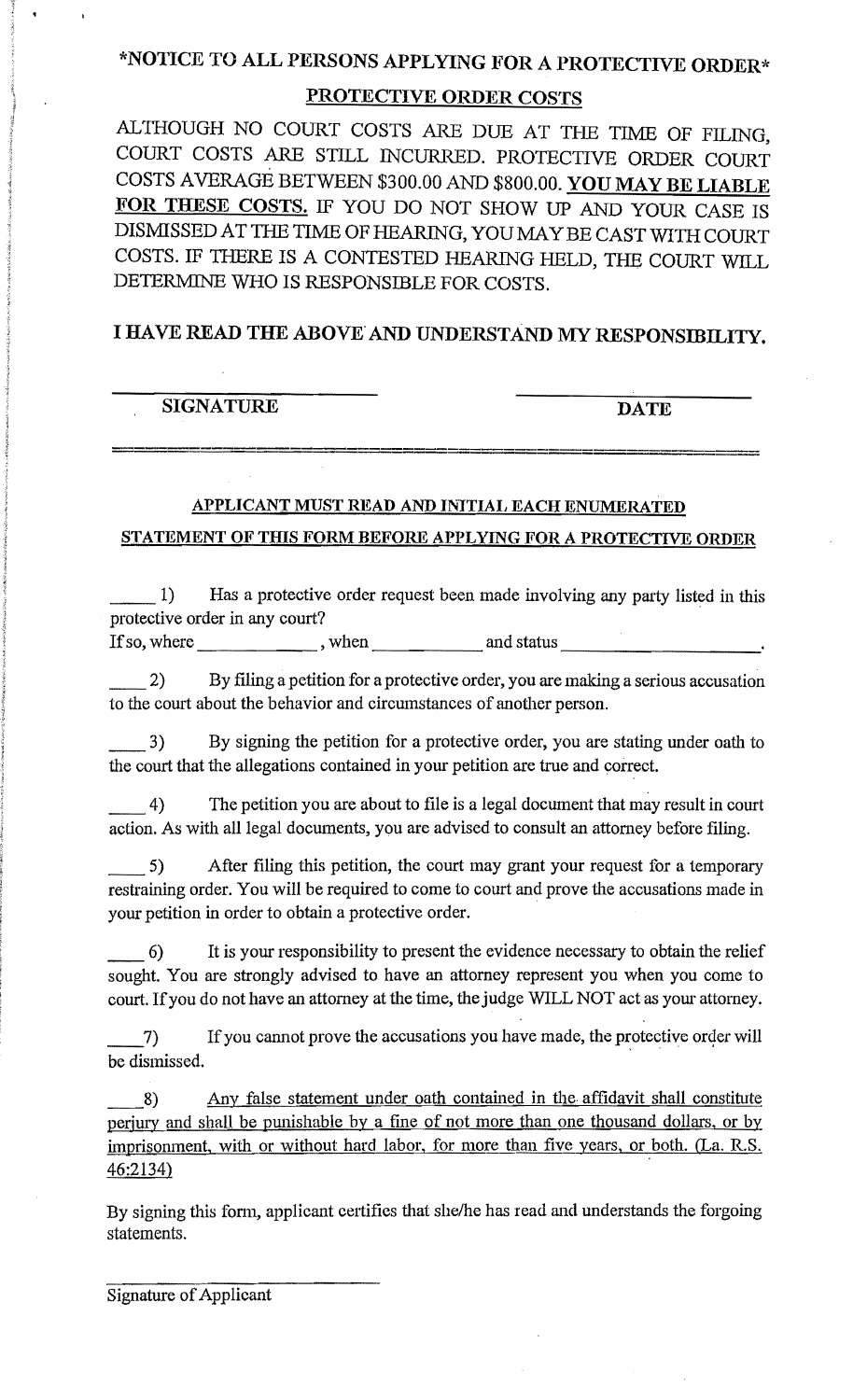|                                                                     | 26TH JUDICIAL DISTRICT<br><b>COURT</b>                                                                            |  |  |  |  |
|---------------------------------------------------------------------|-------------------------------------------------------------------------------------------------------------------|--|--|--|--|
| PETITIONER-IN-RECONVENTION                                          | PARISH/CITY OF BOSSIER/BENTON                                                                                     |  |  |  |  |
| V.                                                                  | <b>STATE OF LOUISIANA</b>                                                                                         |  |  |  |  |
|                                                                     | DIVISION: PO NUMBER: NUMBER:                                                                                      |  |  |  |  |
| DEFENDANT-IN-RECONVENTION                                           |                                                                                                                   |  |  |  |  |
| Parent/Guardian name if defendant-in-reconvention is a minor        |                                                                                                                   |  |  |  |  |
|                                                                     |                                                                                                                   |  |  |  |  |
|                                                                     | PETITION FOR PROTECTION FROM ABUSE, In-reconvention<br>Pursuant to La. R.S. 46:2131 et seq. or La. R.S. 46:2151   |  |  |  |  |
| This petition is:                                                   | $\Box$ Initial Petition $\Box$ Supplemental and Amending Petition                                                 |  |  |  |  |
|                                                                     |                                                                                                                   |  |  |  |  |
| your name                                                           | month/day/year                                                                                                    |  |  |  |  |
| a resident of the State of Louisiana, respectfully represents:      |                                                                                                                   |  |  |  |  |
|                                                                     | Paragraph 1                                                                                                       |  |  |  |  |
| Petitioner-in-reconvention files this petition on behalf of:        |                                                                                                                   |  |  |  |  |
| Petitioner-in-reconvention, and/or<br>a.                            |                                                                                                                   |  |  |  |  |
| b.                                                                  | Minor child(ren) as follows: (Name, Date of Birth, Relationship to Petitioner-in-reconvention)                    |  |  |  |  |
|                                                                     |                                                                                                                   |  |  |  |  |
|                                                                     |                                                                                                                   |  |  |  |  |
|                                                                     |                                                                                                                   |  |  |  |  |
|                                                                     |                                                                                                                   |  |  |  |  |
|                                                                     |                                                                                                                   |  |  |  |  |
|                                                                     |                                                                                                                   |  |  |  |  |
| c.                                                                  | Alleged incompetent as follows: (Name, Date of Birth, Relationship to Petitioner-in-reconvention)                 |  |  |  |  |
|                                                                     |                                                                                                                   |  |  |  |  |
|                                                                     |                                                                                                                   |  |  |  |  |
|                                                                     | Paragraph 2                                                                                                       |  |  |  |  |
| а.                                                                  | Petitioner-in-reconvention requests that his/her address, or that of the minor child(ren) or alleged incompetent, |  |  |  |  |
| the Confidential Address Form.)                                     | remain confidential to the court and files the address pursuant to La. R.S. 46:2134(B). (Ask clerk of court for   |  |  |  |  |
|                                                                     | 0R                                                                                                                |  |  |  |  |
| Petitioner-in-reconvention's current address:<br>b.                 |                                                                                                                   |  |  |  |  |
| No. & Street                                                        | Apt. No.                                                                                                          |  |  |  |  |
|                                                                     |                                                                                                                   |  |  |  |  |
| City                                                                | State<br>Zip Code                                                                                                 |  |  |  |  |
| The minor child's or alleged incompetent's current address:<br>c.   |                                                                                                                   |  |  |  |  |
|                                                                     |                                                                                                                   |  |  |  |  |
| No. & Street                                                        | Apt. No.                                                                                                          |  |  |  |  |
| City                                                                | State<br>Zip Code                                                                                                 |  |  |  |  |
|                                                                     |                                                                                                                   |  |  |  |  |
|                                                                     |                                                                                                                   |  |  |  |  |
| Petitioner-in-reconvention requests interpreter service, for:<br>d. | □ self/protected person, in following language: ________________________________                                  |  |  |  |  |

 $\label{eq:3.1} \frac{1}{2} \sum_{i=1}^n \frac{1}{2} \left( \frac{1}{2} \sum_{i=1}^n \frac{1}{2} \right)^2$ 

in the book

 $\hat{\mathcal{A}}$ 

LPORB-R V.U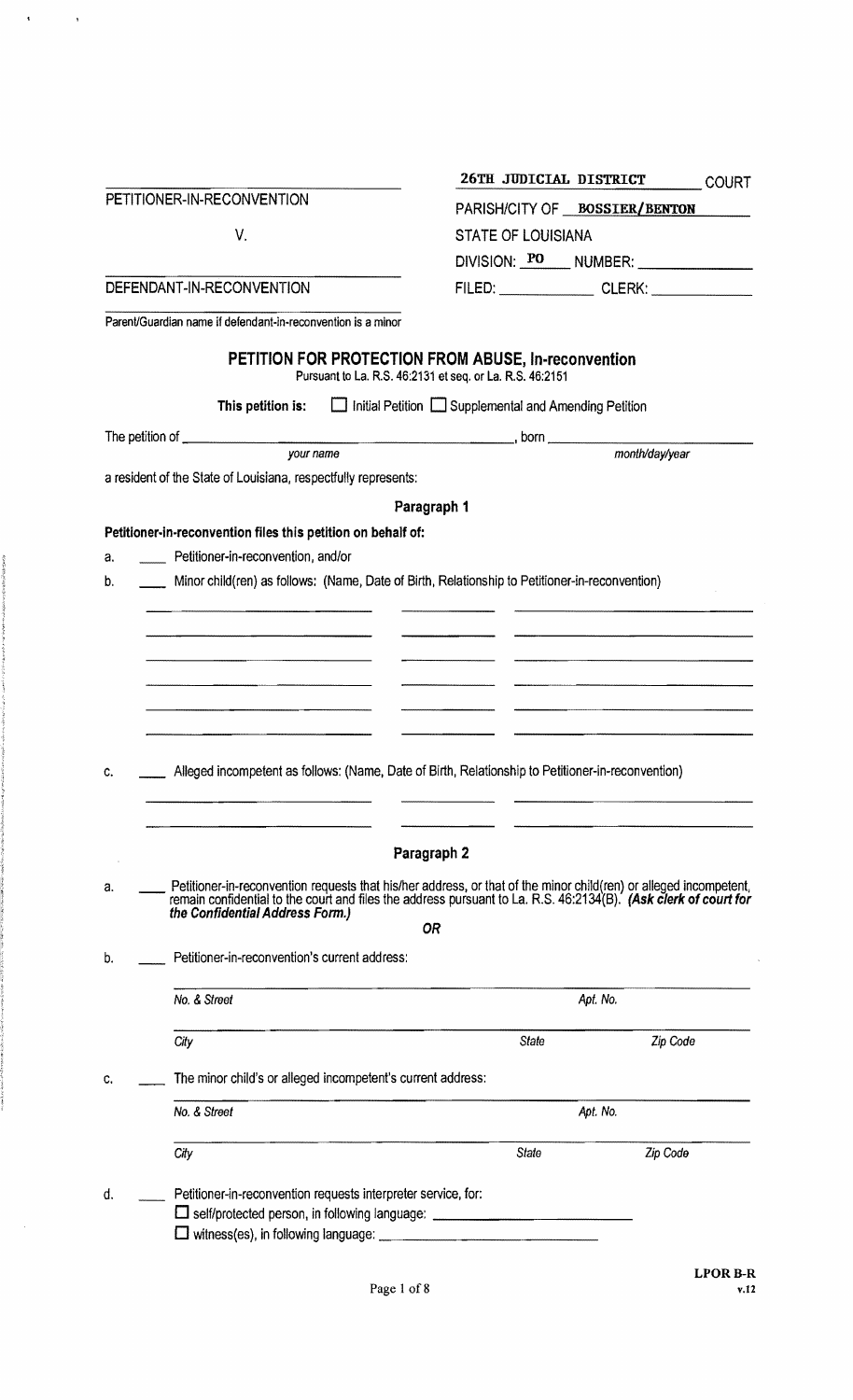$\hat{\mathbf{r}}$ 

 $\cdot$ 

e. \_\_\_\_ Petitioner-in-convention requests criminal history record from sheriff for:

 $\square$  defendant-in-reconvention

 $\square$  witness(es) (see information on Addendum, page 8)

## Paragraph 3

|                                                                                                                                                                         | narayrapır ə |                                                 |                                  |                                      |
|-------------------------------------------------------------------------------------------------------------------------------------------------------------------------|--------------|-------------------------------------------------|----------------------------------|--------------------------------------|
|                                                                                                                                                                         |              |                                                 |                                  | Parish at                            |
| Abuser's Name                                                                                                                                                           |              |                                                 |                                  |                                      |
| No. & Street                                                                                                                                                            | Apt. No.     | City                                            | <b>State</b>                     | Zip Code                             |
|                                                                                                                                                                         | Paragraph 4  |                                                 |                                  |                                      |
| This Court is the proper venue for this action because:                                                                                                                 |              |                                                 |                                  |                                      |
|                                                                                                                                                                         |              |                                                 |                                  |                                      |
|                                                                                                                                                                         |              |                                                 |                                  |                                      |
|                                                                                                                                                                         |              |                                                 |                                  |                                      |
|                                                                                                                                                                         |              |                                                 |                                  |                                      |
| The protected person(s) resides or is domiciled in _____________________________                                                                                        |              |                                                 |                                  | Parish.                              |
| (Do not fill this out if address is to remain confidential.)                                                                                                            |              |                                                 |                                  |                                      |
|                                                                                                                                                                         | Paragraph 5  |                                                 |                                  |                                      |
| The protected person(s) is related to the defendant-in-reconvention as: (check all that apply)                                                                          |              |                                                 |                                  |                                      |
| Current or former spouse                                                                                                                                                |              |                                                 | Current or former dating partner |                                      |
| Current or former intimate cohabitant                                                                                                                                   |              |                                                 |                                  | Parent, stepparent, or foster parent |
| Child, stepchild, or foster child                                                                                                                                       |              |                                                 | Grandparent                      |                                      |
| Child of defendant-in-reconvention's current or former intimate partner                                                                                                 |              |                                                 | Grandchild                       |                                      |
|                                                                                                                                                                         | Paragraph 6  |                                                 |                                  |                                      |
| A suit for divorce between the parties is not pending.                                                                                                                  |              |                                                 |                                  |                                      |
| A suit for divorce between the parties is pending (fill out page 8 of this form, "Addendum")                                                                            |              |                                                 |                                  |                                      |
| There is a suit for custody pending involving children named in this petition (fill out page 8 of this form, "Addendum").                                               |              |                                                 |                                  |                                      |
| There is a custody order in effect involving children named in this petition (fill out page 8 of this form, "Addendum", or<br>attach a copy of the order if available). |              |                                                 |                                  |                                      |
|                                                                                                                                                                         | Paragraph 7  |                                                 |                                  |                                      |
| The protected person(s) and defendant-in-reconvention have child(ren) in common.                                                                                        |              |                                                 |                                  |                                      |
|                                                                                                                                                                         |              |                                                 |                                  |                                      |
|                                                                                                                                                                         | Paragraph 8  |                                                 |                                  |                                      |
| Defendant-in-reconvention abused protected person(s) in the following manner:                                                                                           |              |                                                 |                                  |                                      |
| а.<br>Slapped protected person(s)                                                                                                                                       |              | Threatened protected person(s) with bodily harm |                                  |                                      |

Choked protected person(s) Threatened protected person(s) with a weapon Shoved protected person(s) Sexually abused protected person(s) Kicked protected person(s) Abused petitioner-n-reconvention's child(ren) or alleged incompetent Stalked Other:\_\_\_\_\_\_\_\_\_\_\_\_\_\_\_\_\_\_\_\_ protected person(s)

 $\hat{\mathcal{A}}$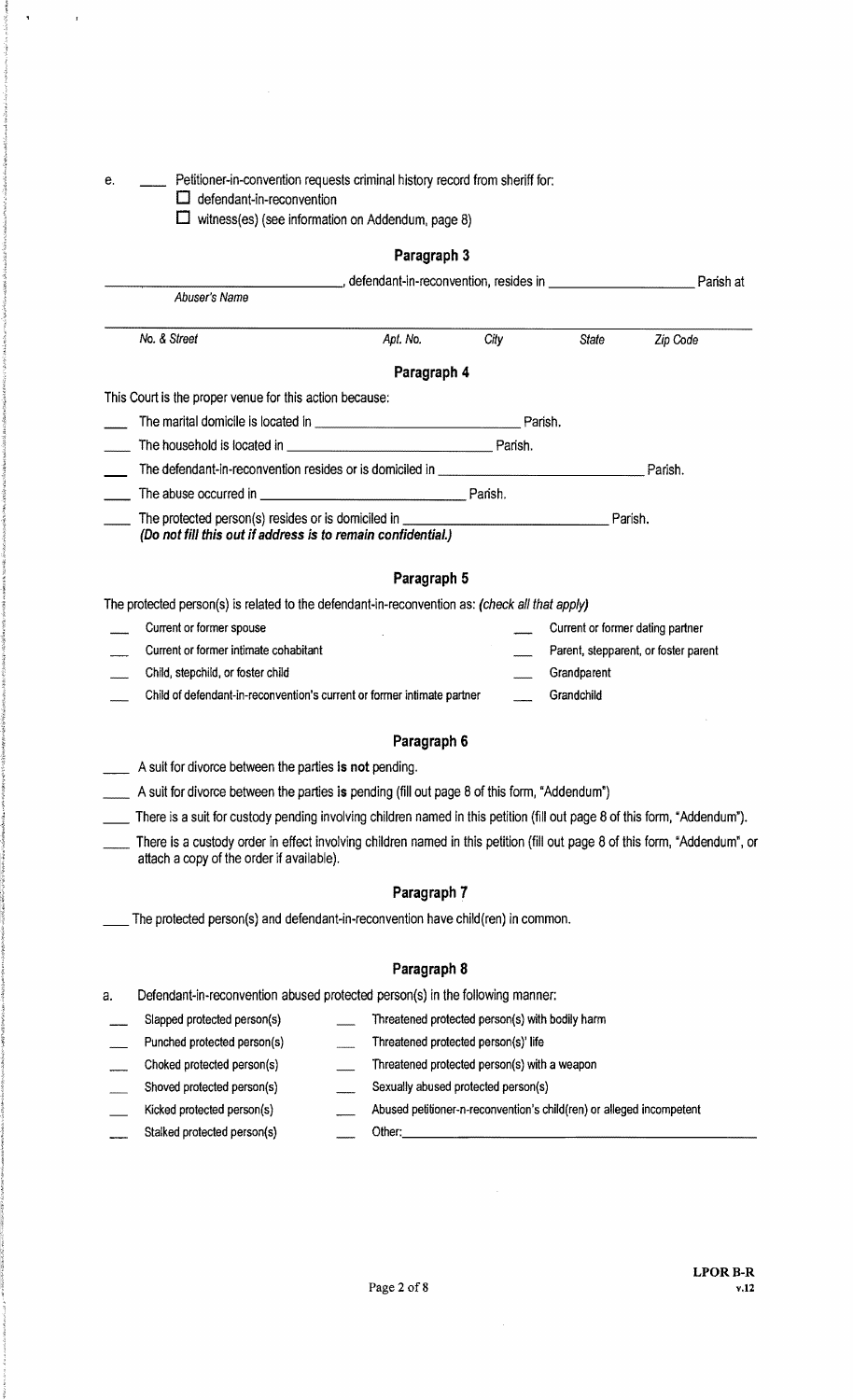b. The facts and circumstances of this abuse are as follows:

The most recent incident of abuse which caused petitioner-in-reconvention to file this petition happened on or about \_\_\_\_\_\_\_\_\_(month/day/year), at which time the defendant-in-reconvention did:

Past incidents:

#### **Paragraph 9**

Because of the immediate and present danger of abuse, petitioner-in-reconvention requests that an ex parte Temporary Restraining Order be issued immediately without bond:

- a. prohibiting defendant-in-reconvention from abusing, harassing, assaulting, stalking, following, tracking, monitoring, or threatening the protected person(s) in any manner whatsoever. This prohibition includes the use, attempted use, or threatened use of physical force that would reasonably be expected to cause bodily injury.
- b. prohibiting the defendant-in-reconvention from contacting the protected person(s) personally, through a third party, or via public posting. by any means, including written, telephone, or electronic (text, email, messaging, or social media) communication without the express written permission of this court.
- c. prohibiting defendant-in-reconvention from going within one hundred (100) yards of the residence, apartment complex, or multiple family dwelling of the protected person(s) located at:

No. & Street Apt. No. City Code City State Zip Code

LPORB-R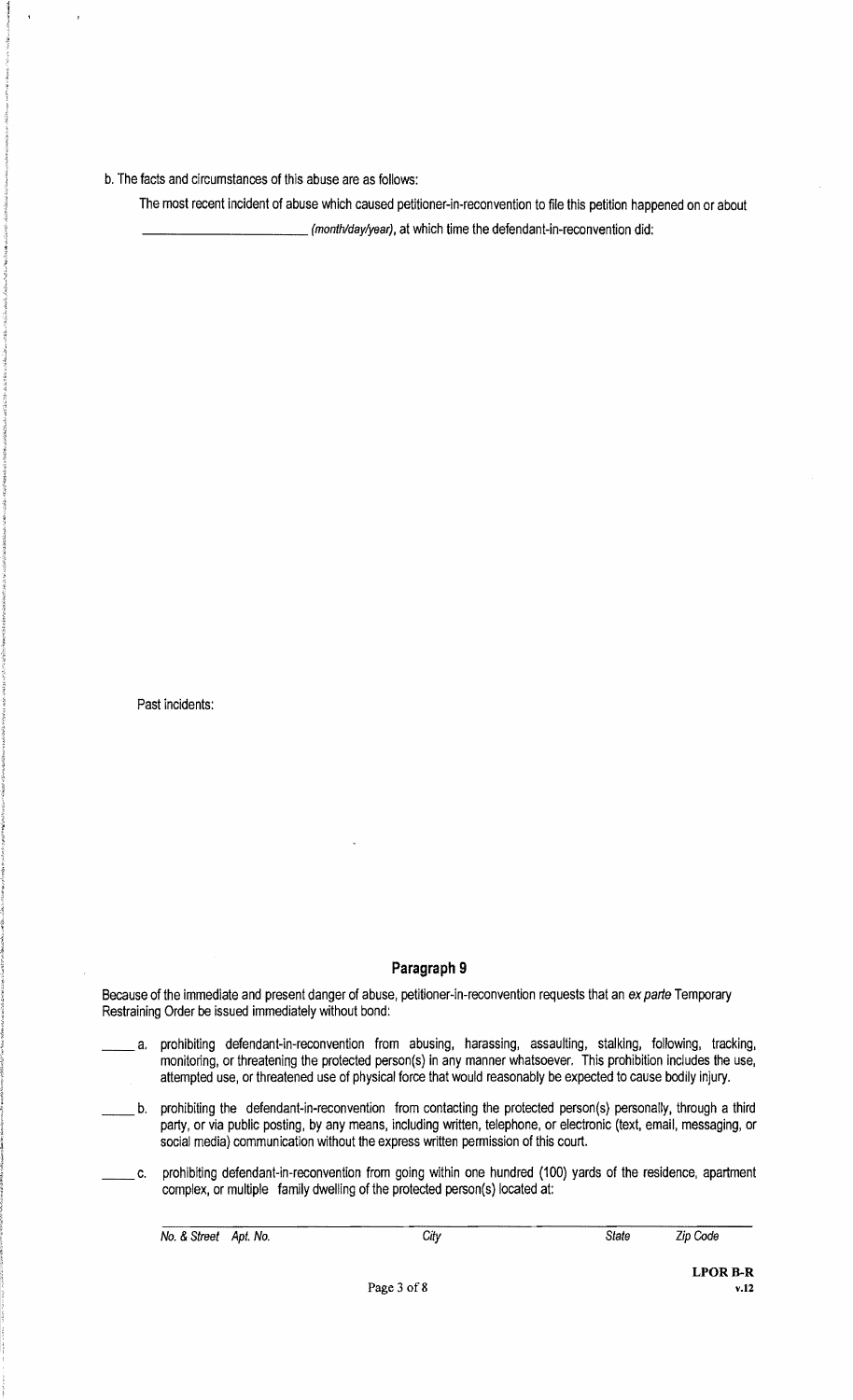d. ordering the defendant-in-reconvention to stay away from the protected person(s)' place of employment/school and not to interfere in any manner with such employment/school located at:

| Employment/School | Address | Citv | State | Zip Code |
|-------------------|---------|------|-------|----------|
| Employment/School | Address | Citv | State | Zip Code |

- e. ordering the defendant-in-reconvention not to damage any belongings of the protected person(s), not to shut off any utilities, telephone service, or mail delivery to the protected person(s), or in any way interfere with the living conditions of the protected person(s).
- f. granting the petitioner-in-reconvention or protected person(s) the use of the residence located at:

| No. & Street | Apt.<br>No. | <b>City</b> | State | 7in.<br>Jod⊖ |
|--------------|-------------|-------------|-------|--------------|
|              |             |             |       |              |

to the exclusion of defendant-in-reconvention by **evicting** defendant-In-reconvention and ordering the defendant in-reconvention to surrender any keys to that residence to the petitioner-in-reconvention, and ordering \_\_\_\_\_\_\_\_\_\_\_\_\_(Sheriff's office) to **evict** the defendant-in-reconvention.

Said residence is:

jointly owned by defendant-in-reconvention and petitioner-in-reconvention or protected person(s).

- jointly leased by defendant-in-reconvention and petitioner-in-reconvention or protected person(s).
- solely leased by defendant who has aduty to support petitioner-in-reconvention or protected person(s). (NOTE: If solely owned by defendant-in-reconvention AND petitioner-in-reconvention is awarded custody of child(ren) of the parties, check appropriate item in Paragraph 10.
- solely owned or leased by petitioner-in-reconvention or protected person(s).

#### Presently occupied by \_

\_\_g. granting petitioner-in-reconvention or protected person(s) possession of the following property (including pets) **solely owned or leased by petitioner-in-reconvention or protected person(s}** (state location of each item by street address and who is presently in possession).

granting petitioner-in-reconvention or protected person(s) the exclusive use and possession of the following property (including pets) **jointly owned or leased by petitioner-In-reconvention or protected person(s)**  (state location of each item by street address and who is presently in possession).

for the foilowina reasons:

And ordering (Sheriff's office) to accompany petitioner-inreconvention to where the above listed property is located to allow petitioner-In-reconvention to take possession of the property.

h. prohibiting either party from transferring, encumbering, or otherwise disposing of property jointly owned or leased, except in the normal course of business or necessary for the support of the petitioner-in-reconvention and/or the minor child(ren) or alleged incompetent.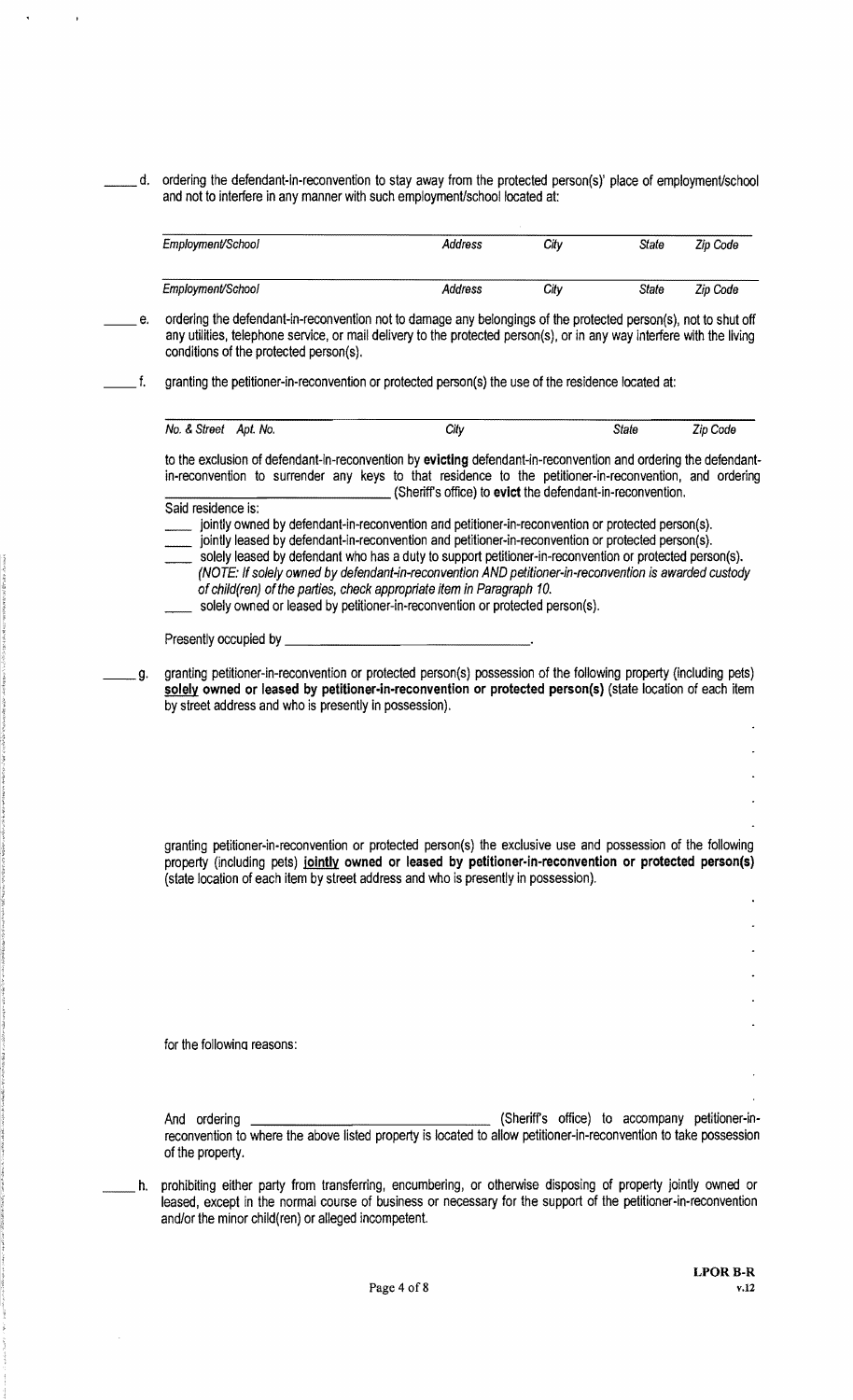|          |    | allowing                                                                                                                                                                                                                                                | to return to the residence at a date and time to be agreed                    |
|----------|----|---------------------------------------------------------------------------------------------------------------------------------------------------------------------------------------------------------------------------------------------------------|-------------------------------------------------------------------------------|
|          |    | upon by petitioner-in-reconvention and law enforcement agency, to recover his/her personal clothing and                                                                                                                                                 |                                                                               |
|          |    | necessities, only if s/he is accompanied by a law enforcement officer to ensure the protection and safety of the<br>parties. NO FORCED ENTRY ALLOWED.                                                                                                   |                                                                               |
|          |    |                                                                                                                                                                                                                                                         |                                                                               |
|          |    | ordering a representative of _                                                                                                                                                                                                                          | (Sheriff's office) to accompany                                               |
|          |    |                                                                                                                                                                                                                                                         | to the family residence to recover her/his personal clothing and necessities. |
|          | k. | awarding the temporary custody of the minor child(ren) or alleged incompetent,                                                                                                                                                                          |                                                                               |
|          |    | to petitioner-in-reconvention; the minor child(ren) or alleged incompetent is currently in the physical custody of                                                                                                                                      |                                                                               |
|          |    | reconvention to where the minor child(ren) or alleged incompetent mentioned above is/are currently and to effect<br>petitioner-in-reconvention obtaining physical custody of said child(ren) or alleged incompetent.                                    |                                                                               |
|          | m. | prohibiting defendant-in-reconvention from interfering with the custody of the minor child(ren) or alleged<br>incompetent.                                                                                                                              |                                                                               |
|          |    | Paragraph 10                                                                                                                                                                                                                                            |                                                                               |
| ordered: |    | Petitioner-in-reconvention desires that a rule issue herein ordering defendant-in-reconvention to show cause why the orders<br>requested in Paragraph 9 should not be made into protective orders, and why defendant-in-reconvention should not also be |                                                                               |
|          |    | to pay petitioner-in-reconvention a reasonable amount of child support in accordance with Louisiana Law.                                                                                                                                                |                                                                               |
|          |    | to pay petitioner-in-reconvention a reasonable amount of spousal support (alimony).                                                                                                                                                                     |                                                                               |
|          |    | to sook professional counseling or complete a court-monitored domestic abuse intervention program                                                                                                                                                       |                                                                               |

- to seek professional counseling or complete a court-monitored domestic abuse intervention program.
- to submit to a medical evaluation and/or a mental health evaluation
- to pay costs of court in this matter.
- to pay attorney fees.
- to pay evaluation fees.
- to pay expert witness fees.
- to pay cost of medical and/or psychological care for the petitioner-in-reconvention, minor child(ren), and/or alleged incompetent, necessitated by the domestic abuse or dating violence.
- to vacate the residence or household, thereby granting petitioner-in-reconvention posseSSion thereof. other: \_\_\_\_\_\_\_\_\_\_\_\_\_\_\_\_\_\_\_\_\_\_\_\_\_\_\_\_\_\_\_\_,
- 

#### **PRAYER**

**WHEREFORE,** petitioner-in-reconvention prays that service and citation issue herein, and that: (check all that apply)

- ex parte orders appointing an interpreter be granted.
- ex parte orders authorizing criminal history records be granted.
- ex parte orders requested in Paragraph 9 be granted.
- a rule issue to show cause why protective orders as requested in Paragraph 10 should not be granted.
- defendant-in-reconvention be cast with costs.
- defendant-in-reconvention be advised of penalties for violating Abuse Prevention Orders.
- all other equitable relief as the court deems proper and necessary.

Respectfully submitted by,

#### PETITIONER-IN-RECONVENTION, IN PROPER PERSON

ATTORNEY Signature **Print Name** Print Name La. Bar Roll No.

Phone No. 69 Address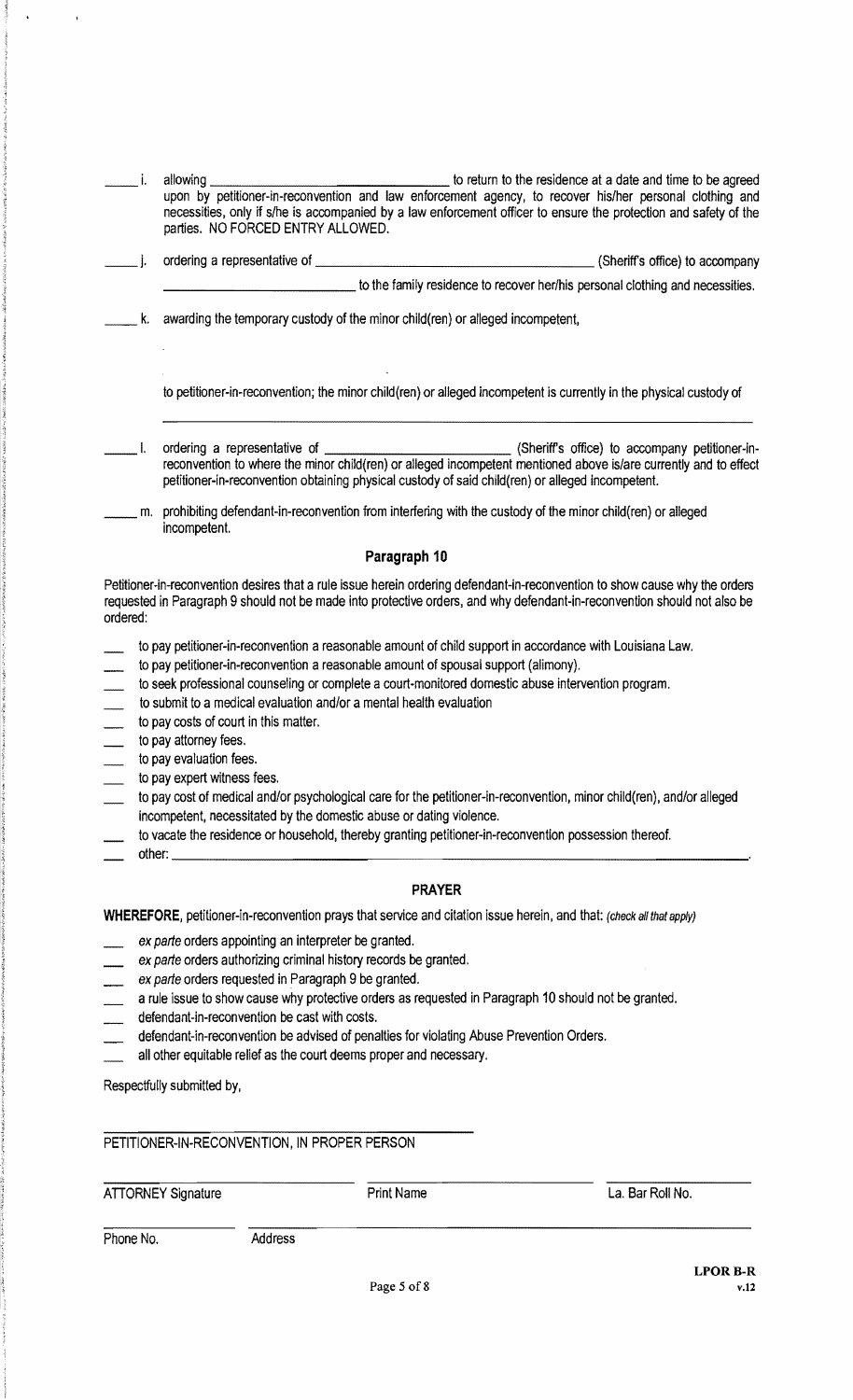## PLEASE SERVE DEFENDANT-IN-RECONVENTION: \_

 $\hat{\mathcal{A}}$ 

 $\hat{\boldsymbol{\theta}}$ 

personally at his/her home or place of employment at the following address:

OR

 $\cdot$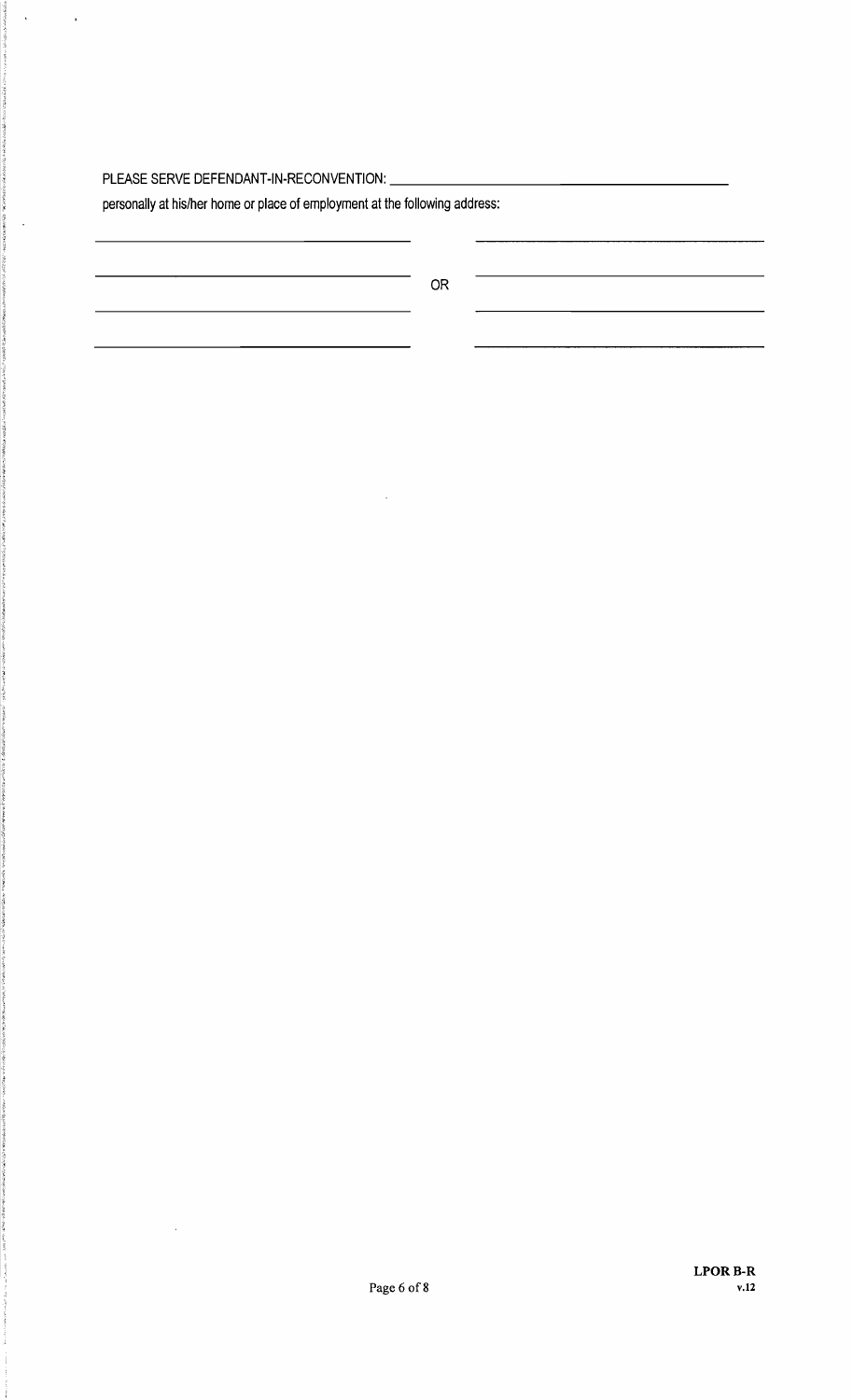#### **AFFIDAVITNERIFICATION**

STATE OF LOUISIANA PARISH OF BOSSIER

BEFORE ME, the undersigned Notary Public, duly commissioned and qualified in and for the state and parish aforesaid, personally came and appeared \_ petitioner-in-reconvention in the foregoing Petition for Protection from Abuse, who, after being duly sworn by me, did depose and say that s/he has read the allegations contained therein and declared them to be true and correct to the best of her/his knowledge, information, and belief.

Petitioner-in-reconvention further said that s/he believes that the defendant-in-reconvention poses a threat to petitioner-in-reconvention's safety and/or to the child(ren} or to others for whom petitioner-in-reconvention has requested relief.

Petitioner-in-reconvention further said that s/he is aware that any false statement made under oath contained in the foregoing petition and this affidavit shall constitute perjury and shall be punishable by a fine of not more than one thousand dollars (\$1,OOO.OO). or by imprisonment, with or without hard labor, for not more than five (5) years. or both.

### PETITIONER-IN-RECONVENTION

SWORN TO AND SUBSCRIBED before me, Notary Public, on \_\_\_\_\_\_\_\_\_\_\_\_\_\_\_\_\_\_\_\_\_\_\_\_\_\_\_\_\_ (month/day/year), at **BENTON** , Louisiana.

#### NOTARY PUBLIC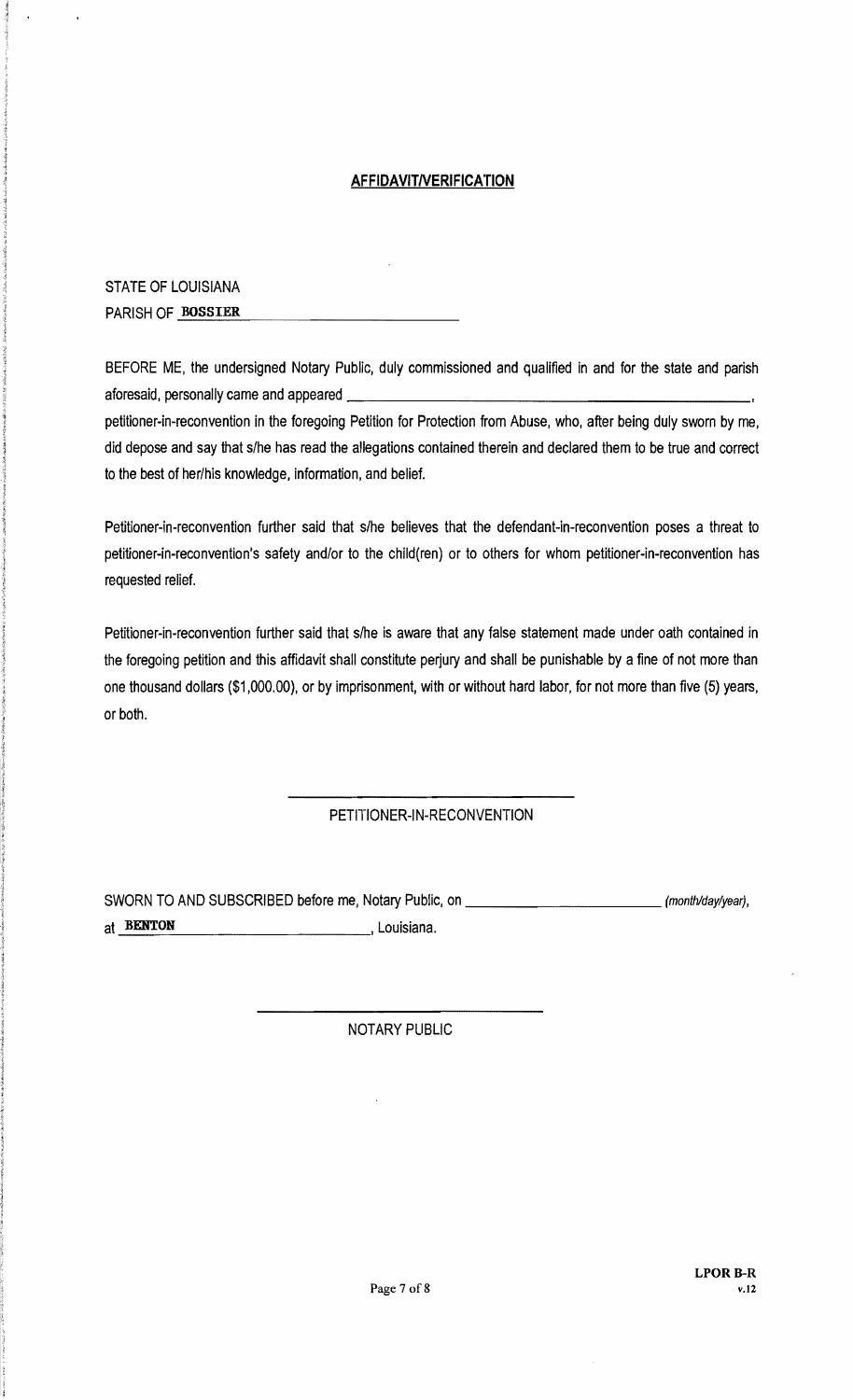## ADDENDUM

Fill out the following ONLY if requesting an order for witness criminal history records in Paragraph 2on page1 of this petition:

#### Identifying information for witness criminal history record:

 $\ddot{\phantom{1}}$ 

 $\bar{1}$ 

| Full legal name                                                                               | Date<br>of birth | Address* | Race* | Sex* | Other identifiers*                                    |
|-----------------------------------------------------------------------------------------------|------------------|----------|-------|------|-------------------------------------------------------|
|                                                                                               |                  |          |       |      |                                                       |
|                                                                                               |                  |          |       |      |                                                       |
|                                                                                               |                  |          |       |      |                                                       |
|                                                                                               |                  |          |       |      |                                                       |
|                                                                                               |                  |          |       |      |                                                       |
| *optional                                                                                     |                  |          |       |      |                                                       |
|                                                                                               |                  |          |       |      |                                                       |
| Fill out the following ONLY if directed to do so in Paragraph 6 on page 2 of this petition:   |                  |          |       |      |                                                       |
| Divorce suit pending between parties:                                                         |                  |          |       |      |                                                       |
| ç.                                                                                            |                  |          |       |      |                                                       |
|                                                                                               |                  |          |       |      |                                                       |
| Date of last hearing: <u>container and the set of last hearing</u>                            |                  |          |       |      | Date of next hearing:<br><u> </u>                     |
|                                                                                               |                  |          |       |      |                                                       |
|                                                                                               |                  |          |       |      |                                                       |
| Custody suit pending involving children named in this petition:                               |                  |          |       |      |                                                       |
|                                                                                               |                  |          |       |      |                                                       |
|                                                                                               |                  |          |       |      |                                                       |
| Involving children (names):                                                                   |                  |          |       |      |                                                       |
|                                                                                               |                  |          |       |      |                                                       |
|                                                                                               |                  |          |       |      | Date of next hearing:<br><u>Date of next hearing:</u> |
|                                                                                               |                  |          |       |      |                                                       |
| Custody order in effect involving children named in this petition (attach copy if available): |                  |          |       |      |                                                       |
|                                                                                               |                  |          |       |      |                                                       |
|                                                                                               |                  |          |       |      |                                                       |
|                                                                                               |                  |          |       |      |                                                       |
| Involving children (names):                                                                   |                  |          |       |      |                                                       |
|                                                                                               |                  |          |       |      |                                                       |
| Custody terms/assignment:                                                                     |                  |          |       |      |                                                       |
|                                                                                               |                  |          |       |      |                                                       |

Date Order Signed by Court: \_\_\_\_\_\_\_\_\_\_\_\_\_\_\_\_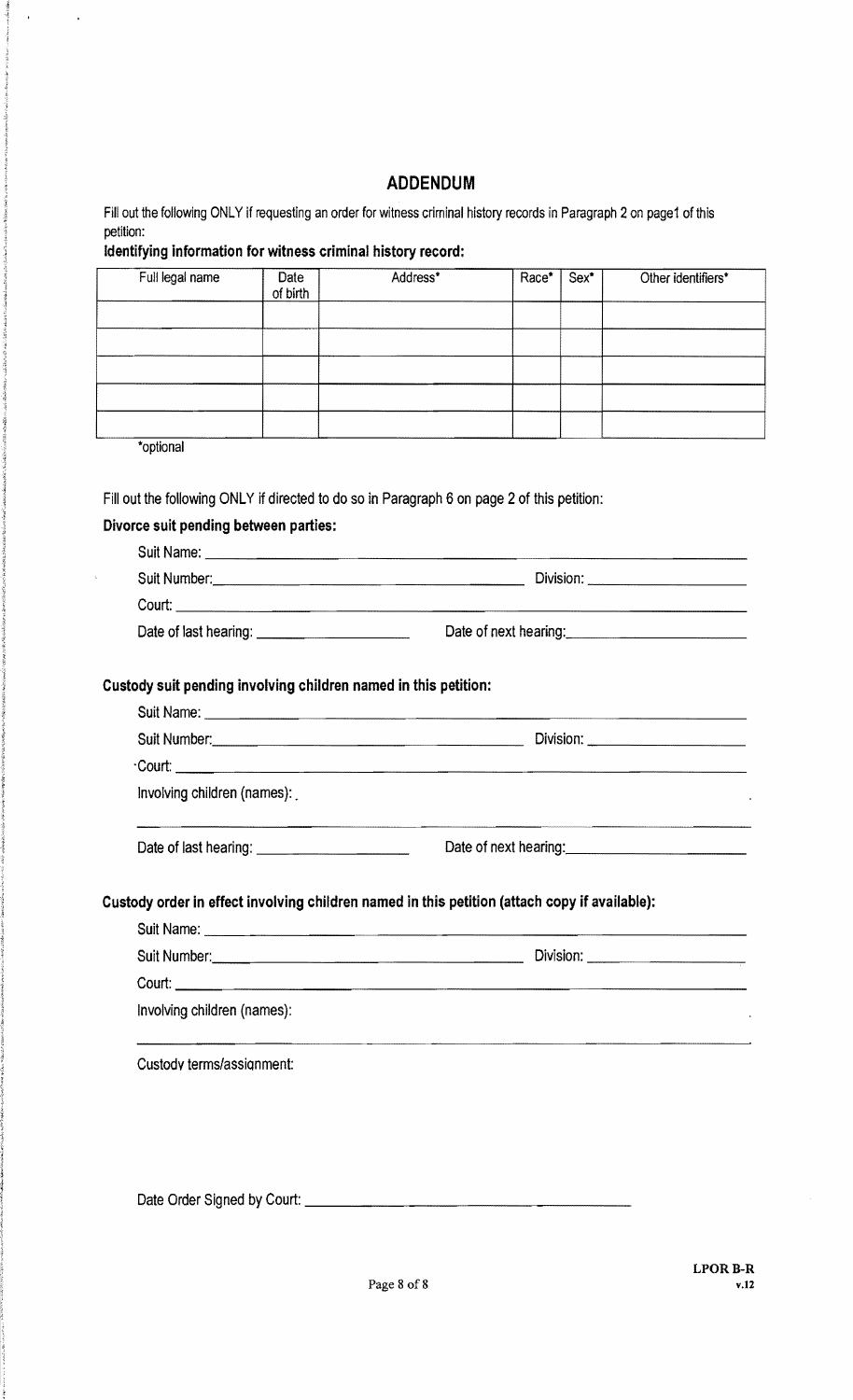|                                                                                            |                        |                                        | $\pmb{\text{PNO#}}\qquad \qquad \qquad \qquad \qquad \qquad \qquad \qquad \text{PNO#}$ |
|--------------------------------------------------------------------------------------------|------------------------|----------------------------------------|----------------------------------------------------------------------------------------|
|                                                                                            |                        |                                        |                                                                                        |
|                                                                                            |                        |                                        |                                                                                        |
|                                                                                            |                        |                                        | Initials: Verified by:                                                                 |
| LOUISIANA UNIFORM ABUSE PREVENTION ORDER                                                   |                        |                                        |                                                                                        |
|                                                                                            |                        |                                        |                                                                                        |
|                                                                                            | Docket No.             |                                        |                                                                                        |
| <b>Order of Protection</b>                                                                 |                        |                                        | Court: 26TH JUDICIAL DISTRICT Div.: PO                                                 |
|                                                                                            | City/Parish            | the control of the control of the con- | State                                                                                  |
| <b>Temporary Restraining Order</b>                                                         | <b>BENTON/BOSSIER</b>  |                                        | Louisiana                                                                              |
|                                                                                            |                        |                                        | Clerk: Clerk:                                                                          |
| <b>PETITIONER</b>                                                                          | PETITIONER IDENTIFIERS |                                        |                                                                                        |
|                                                                                            |                        |                                        |                                                                                        |
| Middle/Maiden<br>Last                                                                      | Date of birth          | Race                                   | Sex: F Sex: M                                                                          |
| Protected person is: $\Box$ Petitioner $\Box$ other(s) List other(s) name & date of birth: |                        |                                        |                                                                                        |

|                    | DEFENDANT NAME AND ADDRESS                   |              |          |             |                          | DEFENDANT IDENTIFIERS |                   |    |                 |
|--------------------|----------------------------------------------|--------------|----------|-------------|--------------------------|-----------------------|-------------------|----|-----------------|
|                    |                                              |              |          | <b>SEX</b>  | <b>RACE</b>              | <b>DOB</b>            |                   | HT | WT              |
| First              | Middle                                       |              | Last     |             |                          |                       |                   |    |                 |
|                    | Name of minor defendant's parent or guardian |              |          | <b>EYES</b> | <b>HAIR</b>              |                       | SOCIAL SECURITY # |    |                 |
| Defendant's Alias: |                                              |              |          |             |                          |                       |                   |    |                 |
|                    |                                              |              |          |             | <b>DRIVER'S LICENSE#</b> |                       | <b>STATE</b>      |    | <b>EXP DATE</b> |
| No. & Street       |                                              |              |          |             |                          |                       |                   |    |                 |
| Apt. No.           |                                              |              |          |             |                          |                       |                   |    |                 |
| City               |                                              | <b>State</b> | Zip Code |             |                          |                       |                   |    |                 |

#### THE COURT HEREBY FINDS:

That it has jurisdiction over the parties and subject matter, and the defendant has been or will be provided with reasonable notice and opportunity to be heard. Additional findings of this court are as set forth on the following pages.

#### THE COURT HEREBY ORDERS:

 That the above named defendant be restrained from committing further acts of abuse or threats of abuse, stalking or sexual assault. Additional terms of this order are as set forth on the following pages.

This order shall be effective through 11:59 PM on

(month/day/year)

This order shall be enforced, even without registration, by the courts of any state, the District of Columbia, any U.S. Territory, and may be enforced by Tribal Lands (18 U.S.C. Section 2265).

#### WARNINGS TO DEFENDANT:

Crossing state, territorial, or tribal boundaries to violate this order may result in federal imprisonment (18 U.S.C. Section 2262).

Federal law provides penalties for possessing, transporting, shipping, or receiving any firearm or ammunition (18 U.S.C. Section 922(g)(8)). See further notice on page 6 of this Order.

#### ONLY THE COURT CAN CHANGE THIS ORDER.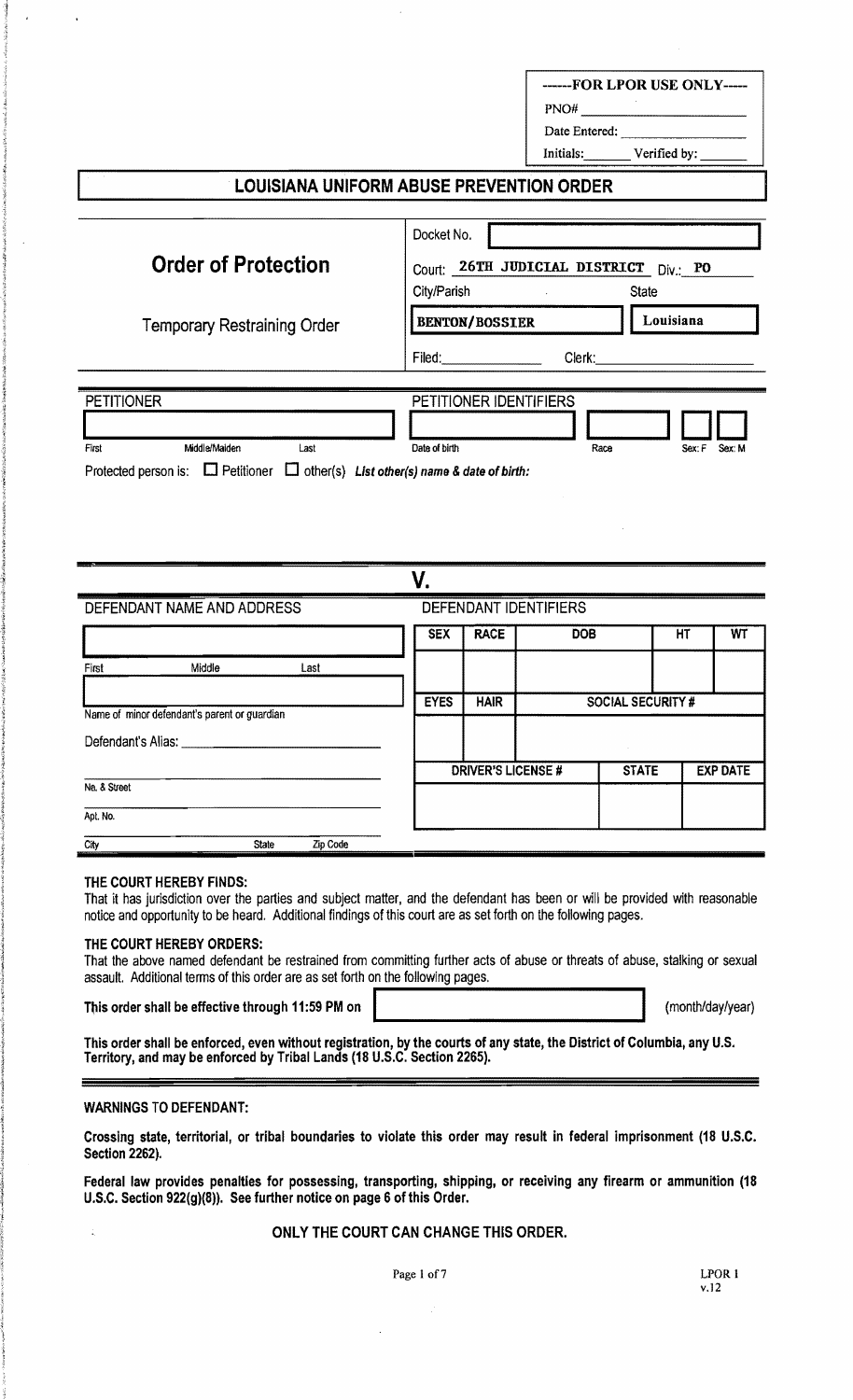| Docket No.: _                                                                                                                                                                                                                                                                                                                                                                                                                                                                                                                                                                                                                                                                                                      |                                                                                        |  |  |  |  |  |
|--------------------------------------------------------------------------------------------------------------------------------------------------------------------------------------------------------------------------------------------------------------------------------------------------------------------------------------------------------------------------------------------------------------------------------------------------------------------------------------------------------------------------------------------------------------------------------------------------------------------------------------------------------------------------------------------------------------------|----------------------------------------------------------------------------------------|--|--|--|--|--|
|                                                                                                                                                                                                                                                                                                                                                                                                                                                                                                                                                                                                                                                                                                                    | <b>LOUISIANA UNIFORM ABUSE PREVENTION ORDER</b>                                        |  |  |  |  |  |
|                                                                                                                                                                                                                                                                                                                                                                                                                                                                                                                                                                                                                                                                                                                    | <b>TEMPORARY RESTRAINING ORDER</b><br><b>Pursuant to:</b>                              |  |  |  |  |  |
| $\Box$ La. R.S. 46:2131 et seq. (Domestic Abuse)                                                                                                                                                                                                                                                                                                                                                                                                                                                                                                                                                                                                                                                                   | 46:2171 and<br>□ La. R.S. 46:2171 et seq. (Non-intimate stalking)<br>46:2181 valid for |  |  |  |  |  |
| relationships in<br>$\Box$ La. R.S. 46:2151 (Dating Violence)<br>□ La. R.S. 46:2181 et seq. (Non-intimate sexual assault)<br>Box C below ONLY                                                                                                                                                                                                                                                                                                                                                                                                                                                                                                                                                                      |                                                                                        |  |  |  |  |  |
|                                                                                                                                                                                                                                                                                                                                                                                                                                                                                                                                                                                                                                                                                                                    | □ La. Ch. C. Article 1564 et seq. (Children's Code Domestic Abuse)                     |  |  |  |  |  |
| <b>PETITIONER</b>                                                                                                                                                                                                                                                                                                                                                                                                                                                                                                                                                                                                                                                                                                  | Protected person is: $\Box$ Petitioner $\Box$ other(s)                                 |  |  |  |  |  |
|                                                                                                                                                                                                                                                                                                                                                                                                                                                                                                                                                                                                                                                                                                                    | V.                                                                                     |  |  |  |  |  |
| <b>DEFENDANT</b>                                                                                                                                                                                                                                                                                                                                                                                                                                                                                                                                                                                                                                                                                                   |                                                                                        |  |  |  |  |  |
|                                                                                                                                                                                                                                                                                                                                                                                                                                                                                                                                                                                                                                                                                                                    |                                                                                        |  |  |  |  |  |
| The protected person(s) is related to the defendant as: (check all that apply)<br>$\Box$ 1. current or former spouse<br>$\Box$ 1. current or former dating partner<br>B<br>A<br>$\square$ 2. current or former intimate cohabitant<br>$\square$ 2. parent, stepparent, or foster parent<br>$\Box$ 3. grandparent<br>$\Box$ 3. child, stepchild, or foster child<br>$\Box$ 4. child of defendant's current or former intimate partner<br>$\square$ 4. grandchild<br>$\square$ 5. protected person and defendant have a child(ren) in<br>Select ONLY if statute 46:2171 or 46:2181 is<br>C<br>common<br>marked above<br>$\Box$ 1. stranger/no relationship<br>$\square$ 2. acquaintance/co-worker/neighbor or other: |                                                                                        |  |  |  |  |  |
| <b>FINDING: Domestic Abuse or Dating Violence</b><br>THE COURT FINDS THAT THE ALLEGATIONS PRESENTED CONSTITUTE AN IMMEDIATE AND PRESENT<br>DANGER TO THE PHYSICAL SAFETY OF THE PROTECTED PERSON(S).<br><b>FINDING: Stalking</b><br>THE COURT FINDS THAT THE ALLEGATIONS PRESENTED CONSTITUTE AN IMMEDIATE AND PRESENT<br>DANGER OF STALKING.<br><b>FINDING: Sexual Assault</b><br>THE COURT FINDS THAT THE ALLEGATIONS PRESENTED CONSTITUTE A SEXUAL ASSAULT.<br>THUS, THE COURT ISSUES THE FOLLOWING ORDERS, WITHOUT A HEARING:                                                                                                                                                                                  |                                                                                        |  |  |  |  |  |
| The court orders the sheriff to provide criminal history<br>E<br>The court orders interpreter services<br>records of defendant and/or witnesses                                                                                                                                                                                                                                                                                                                                                                                                                                                                                                                                                                    |                                                                                        |  |  |  |  |  |

 $\frac{1}{2}$  .

 $\sim$   $\sim$ 

IT IS ORDERED THAT THE DEFENDANT BE SERVED WITH A COPY OF THIS ORDER.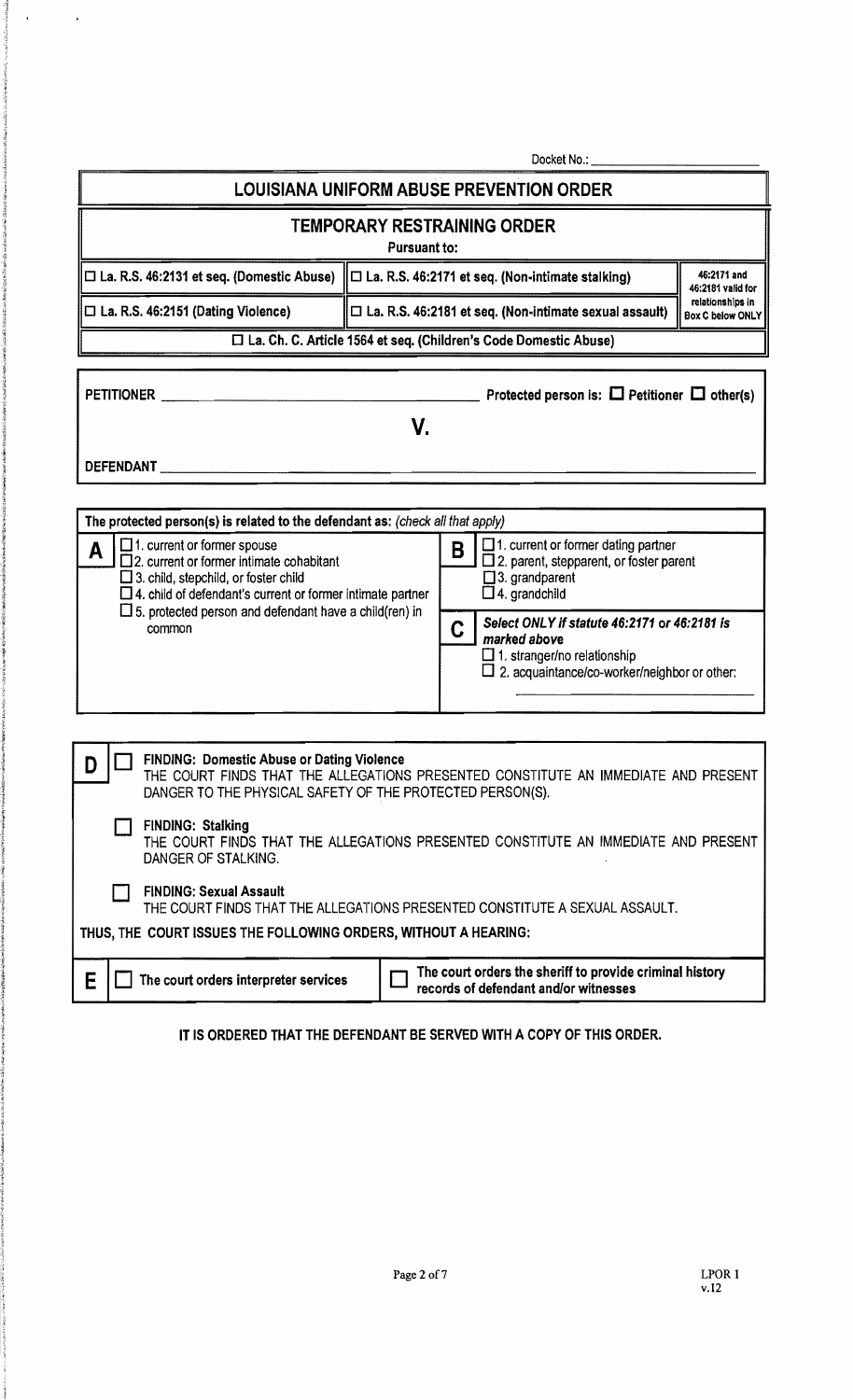|              |                                                                                                                                                                                                                                                                                                                                 |                                                                                                                         |      | Docket No.: |                                                       |             |
|--------------|---------------------------------------------------------------------------------------------------------------------------------------------------------------------------------------------------------------------------------------------------------------------------------------------------------------------------------|-------------------------------------------------------------------------------------------------------------------------|------|-------------|-------------------------------------------------------|-------------|
|              |                                                                                                                                                                                                                                                                                                                                 | DOMESTIC ABUSE, DATING VIOLENCE, STALKING OR SEXUAL ASSAULT<br>ONLY ORDERS CHECKED AND INITIALED BY A JUDGE SHALL APPLY |      |             |                                                       |             |
| □1.          | THE DEFENDANT IS ORDERED NOT TO abuse, harass, assault, stalk, follow, track, monitor, or threaten the<br>protected person(s) in any manner whatsoever. This prohibition includes the use, attempted use, or threatened<br>use of physical force that would reasonably be expected to cause bodily injury.                      |                                                                                                                         |      |             |                                                       |             |
| $\square$ 2. | THE DEFENDANT IS ORDERED NOT TO contact the protected person(s) personally, through a third party,<br>or via public posting, by any means, including written, telephone, or electronic (text, email, messaging, or social<br>media) communication without the express written permission of this court.<br>Exceptions (if any): |                                                                                                                         |      |             |                                                       |             |
| □з.          | THE DEFENDANT IS ORDERED NOT TO go within<br>person(s), without the express written permission of this court.<br>Exceptions (if any):                                                                                                                                                                                           |                                                                                                                         |      |             | (distance) of the protected                           |             |
| □4.          | THE DEFENDANT IS ORDERED NOT TO go within one hundred (100) yards of the residence, apartment<br>complex, or multiple family dwelling of the protected person(s).                                                                                                                                                               |                                                                                                                         |      |             |                                                       |             |
|              | No. & Street                                                                                                                                                                                                                                                                                                                    | Apt. No.                                                                                                                |      | City        | State                                                 | Zip Code    |
| $\square$ 5. | THE DEFENDANT IS ORDERED TO STAY AWAY from protected person(s)' place of employment/school and<br>not to interfere in any manner with such employment/school.                                                                                                                                                                   |                                                                                                                         |      |             |                                                       |             |
|              | Employment/School                                                                                                                                                                                                                                                                                                               | Address                                                                                                                 |      | City        | State                                                 | Zip Code    |
|              | Employment/School                                                                                                                                                                                                                                                                                                               | Address                                                                                                                 |      | City        | State                                                 | Zip Code    |
| $\square$ 6. | THE DEFENDANT IS ORDERED NOT TO damage any belongings or property of the protected person(s) and<br>not to shut off any utilities, telephone service, or mail delivery to the protected person(s) or in any way interfere<br>with the living conditions of the protected person(s).                                             |                                                                                                                         |      |             |                                                       |             |
| □7.          | THE COURT GRANTS THE PETITIONER or protected person(s) the use of the residence                                                                                                                                                                                                                                                 |                                                                                                                         |      |             |                                                       | located at: |
|              | No. & Street                                                                                                                                                                                                                                                                                                                    | Apt. No.                                                                                                                | City |             | State                                                 | Zip Code    |
|              | to the exclusion of defendant by evicting defendant. The Court orders the defendant to surrender any keys to<br>that residence to the petitioner.                                                                                                                                                                               |                                                                                                                         |      |             |                                                       |             |
|              |                                                                                                                                                                                                                                                                                                                                 |                                                                                                                         |      |             | (Sheriff's office) is ordered to evict the defendant. |             |
| 囗8.          | THE COURT GRANTS THE PETITIONER or protected person(s) the use and possession of the following<br>property (including pets) and/or the return of protected person(s) property:                                                                                                                                                  |                                                                                                                         |      |             |                                                       |             |
|              |                                                                                                                                                                                                                                                                                                                                 |                                                                                                                         |      |             |                                                       |             |

 $\Delta \sim 2.5$ 

**Example 2008** THE COURT ORDERS a representative of <u>Denvelope and Conservation and Court (Sheriff's</u> office) to accompany petitioner to obtain property listed in Order No.8 above.

 $\bar{\beta}$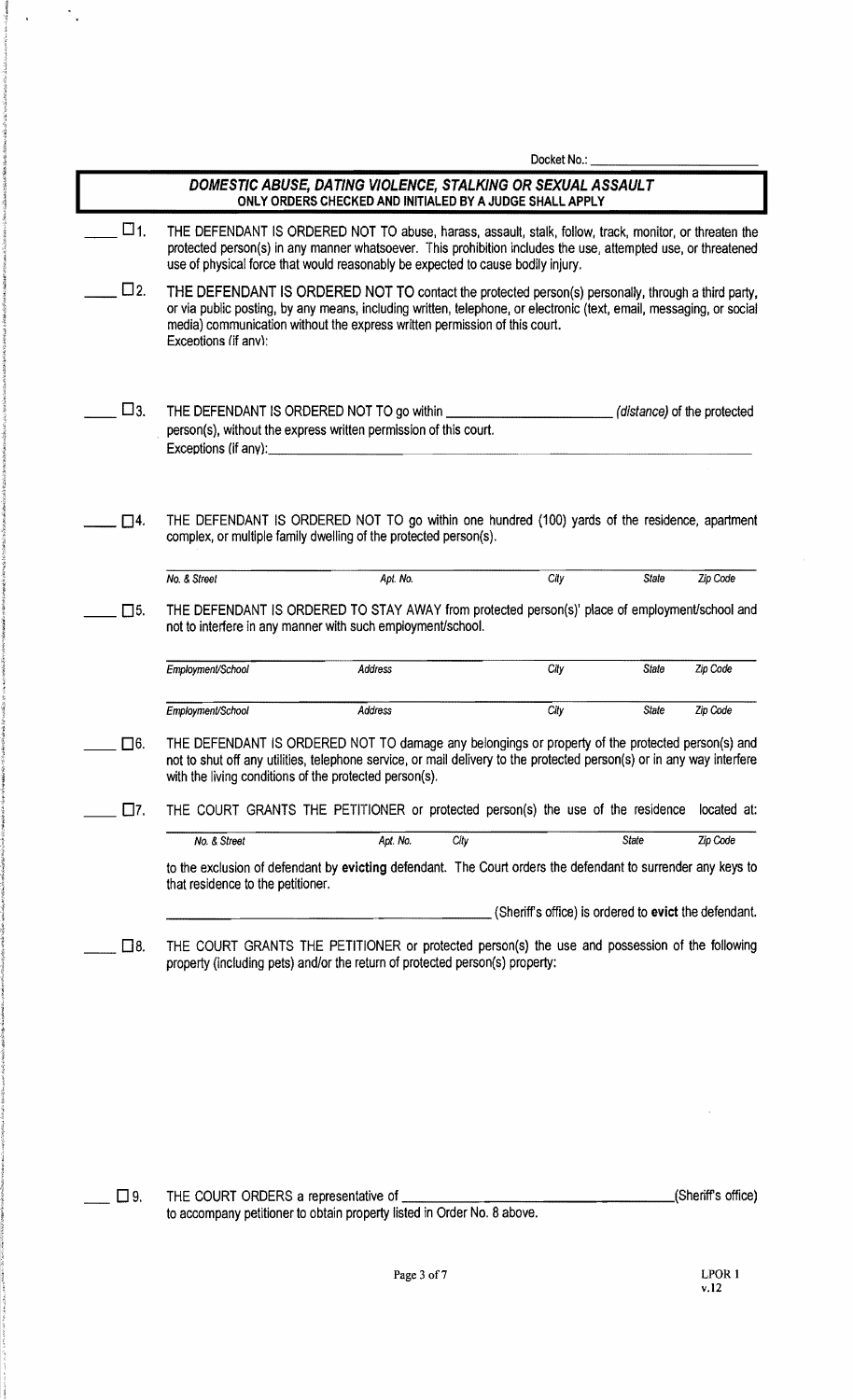|               | Docket No.:                                                                                                                                                                                                                                                                                                                                                                                                                                                                     |
|---------------|---------------------------------------------------------------------------------------------------------------------------------------------------------------------------------------------------------------------------------------------------------------------------------------------------------------------------------------------------------------------------------------------------------------------------------------------------------------------------------|
| $\square$ 10. | THE COURT PROHIBITS EITHER PARTY from transferring, encumbering, or otherwise disposing of property<br>jointly owned or leased, except in the normal course of business or that which is necessary for the support of<br>the petitioner and/or the minor child(ren).                                                                                                                                                                                                            |
| $\Box$ 11.    | necessities, provided that s/he is accompanied by a law enforcement officer to ensure the protection and safety<br>of the parties. NO FORCED ENTRY ALLOWED.                                                                                                                                                                                                                                                                                                                     |
| $\square$ 12. |                                                                                                                                                                                                                                                                                                                                                                                                                                                                                 |
|               |                                                                                                                                                                                                                                                                                                                                                                                                                                                                                 |
|               | to recover her/his personal clothing and necessities.<br>at a                                                                                                                                                                                                                                                                                                                                                                                                                   |
|               | DOMESTIC ABUSE, DATING VIOLENCE ONLY<br>ONLY ORDERS CHECKED AND INITIALED BY A JUDGE SHALL APPLY                                                                                                                                                                                                                                                                                                                                                                                |
| $\square$ 13. | THE COURT GRANTS TEMPORARY CUSTODY of the following child(ren) or alleged incompetent to the<br>petitioner: (name, date of birth, and relationship to petitioner)                                                                                                                                                                                                                                                                                                               |
| $\square$ 14. | THE COURT ORDERS a representative of ____________<br>(Sheriff's office)<br>to accompany petitioner to where the minor child(ren) or alleged incompetent mentioned in paragraph above<br>is/are currently, and to effect petitioner obtaining physical custody of said child(ren) or alleged incompetent.                                                                                                                                                                        |
| $\square$ 15. | THE DEFENDANT IS ORDERED NOT TO interfere with the physical custody of the minor child(ren) or alleged<br>incompetent.                                                                                                                                                                                                                                                                                                                                                          |
| $\square$ 16. | THE DEFENDANT IS ORDERED TO show cause on the below hearing date why s/he should not be evicted<br>from the solely owned residence or household and the petitioner granted possession.                                                                                                                                                                                                                                                                                          |
| $\Box$ 17.    | THE DEFENDANT IS ORDERED TO show cause on the below hearing date why s/he should not be ordered to<br>pay child support and/or spousal support (alimony) pursuant to Louisiana Law. The court further orders the<br>defendant to produce at the hearing: most recent income tax returns AND pay stubs or an employer<br>statement documenting gross income to date for the CURRENT year. If the defendant is self-employed,<br>income and expense statements shall be produced. |
|               | STALKING, SEXUAL ASSAULT ONLY<br>ONLY ORDERS CHECKED AND INITIALED BY A JUDGE SHALL APPLY                                                                                                                                                                                                                                                                                                                                                                                       |
| □18.          | THE DEFENDANT IS ORDERED NOT TO contact family members or acquaintances of the protected<br>person(s).                                                                                                                                                                                                                                                                                                                                                                          |
|               | DOMESTIC ABUSE, DATING VIOLENCE, STALKING OR SEXUAL ASSAULT<br>ONLY ORDERS CHECKED AND INITIALED BY A JUDGE SHALL APPLY                                                                                                                                                                                                                                                                                                                                                         |
| $\square$ 19. | THE DEFENDANT IS ORDERED TO show cause on the below hearing date why s/he should not be ordered to<br>pay the following:                                                                                                                                                                                                                                                                                                                                                        |
|               | $\Box$ all court costs<br>$\square$ attorney fees                                                                                                                                                                                                                                                                                                                                                                                                                               |
|               | $\Box$ evaluation fees<br>$\Box$ expert witness fees                                                                                                                                                                                                                                                                                                                                                                                                                            |
|               | cost of medical and/or psychological care for the petitioner, the minor child(ren), alleged incompetent, and/or<br>other protected person(s) necessitated by the domestic abuse, dating violence, stalking or sexual assault.                                                                                                                                                                                                                                                   |
| $\square$ 20. | THE DEFENDANT IS ORDERED TO show cause on the below hearing date why s/he should not be ordered to<br>seek professional counseling, complete a court-monitored domestic abuse intervention program, submit to a<br>medical evaluation and/or submit to a mental health evaluation.                                                                                                                                                                                              |

 $\frac{1}{2}$  .

 $\sim$   $\sim$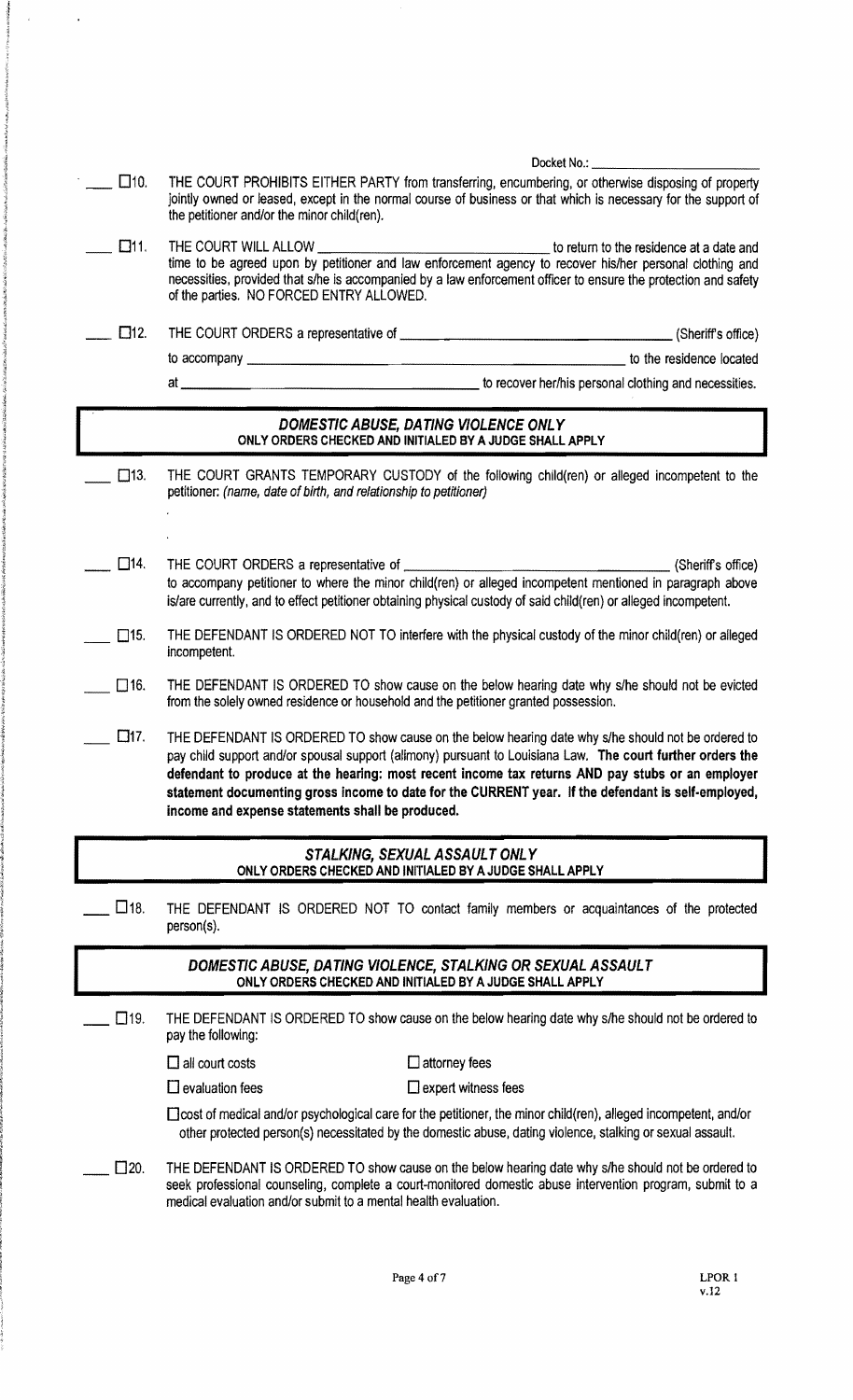Docket No.: \_\_\_\_

 $\Box$  21. Other:

| $\Box$ IT IS FURTHER ORDERED THAT DEFENDANT show cause on                                          |                        | (month/day/year) |
|----------------------------------------------------------------------------------------------------|------------------------|------------------|
| at $12.$ o'clock $P$ . M. in Courtroom No. $4 - A$ of the 26TH JUDICIAL DISTRICT                   |                        | Court, located   |
| at 204 BURT BLVD.,                                                                                 | <b>BENTON</b><br>in in | , La., why the   |
| above Temporary Restraining Order and other relief requested should not be made Protective Orders. |                        |                  |

| Date of Order  | Time of Order             | Order effective<br>through<br>11:59 PM on | <b>SIGNATURE OF JUDGE</b><br>Order issued ex parte<br>Order issued after notice and opportunity for hearing<br>given to defendant |
|----------------|---------------------------|-------------------------------------------|-----------------------------------------------------------------------------------------------------------------------------------|
| month/day/year | $\square$ AM $\square$ PM | month/day/year                            | PRINT OR STAMP JUDGE'S NAME                                                                                                       |

NOTICE: C.C.P. Article 3603.1 - Any person against whom such an order is issued shall be entitled to acourt-appointed attomey if the applicant has likewise been afforded acourt-appointed attomey.

#### NOTICE TO DEFENDANT· VIOLATION OF ORDER:

PURSUANT TO LA. R.S. 14:79, A PERSON WHO VIOLATES THIS ORDER MAY BE ARRESTED, JAILED, AND PROSECUTED.

PURSUANT TO LA. R.S. 13:4611 AND LA. CH. C. ARTICLE 1571, A PERSON WHO VIOLATES THIS ORDER MAY BE PUNISHED FOR CONTEMPT OF COURT BY AFINE OF NOT MORE THAN \$1,000 OR BY CONFINEMENT IN JAIL FOR AS LONG AS 6 MONTHS, OR BOTH, AND MAY BE FURTHER PUNISHED UNDER CRIMINAL LAWS OF THE STATE OF LOUISIANA. THIS ORDER SHALL BE ENFORCED BY ALL LAW ENFORCEMENT OFFICERS AND COURTS OF THE STATE OF LOUISIANA.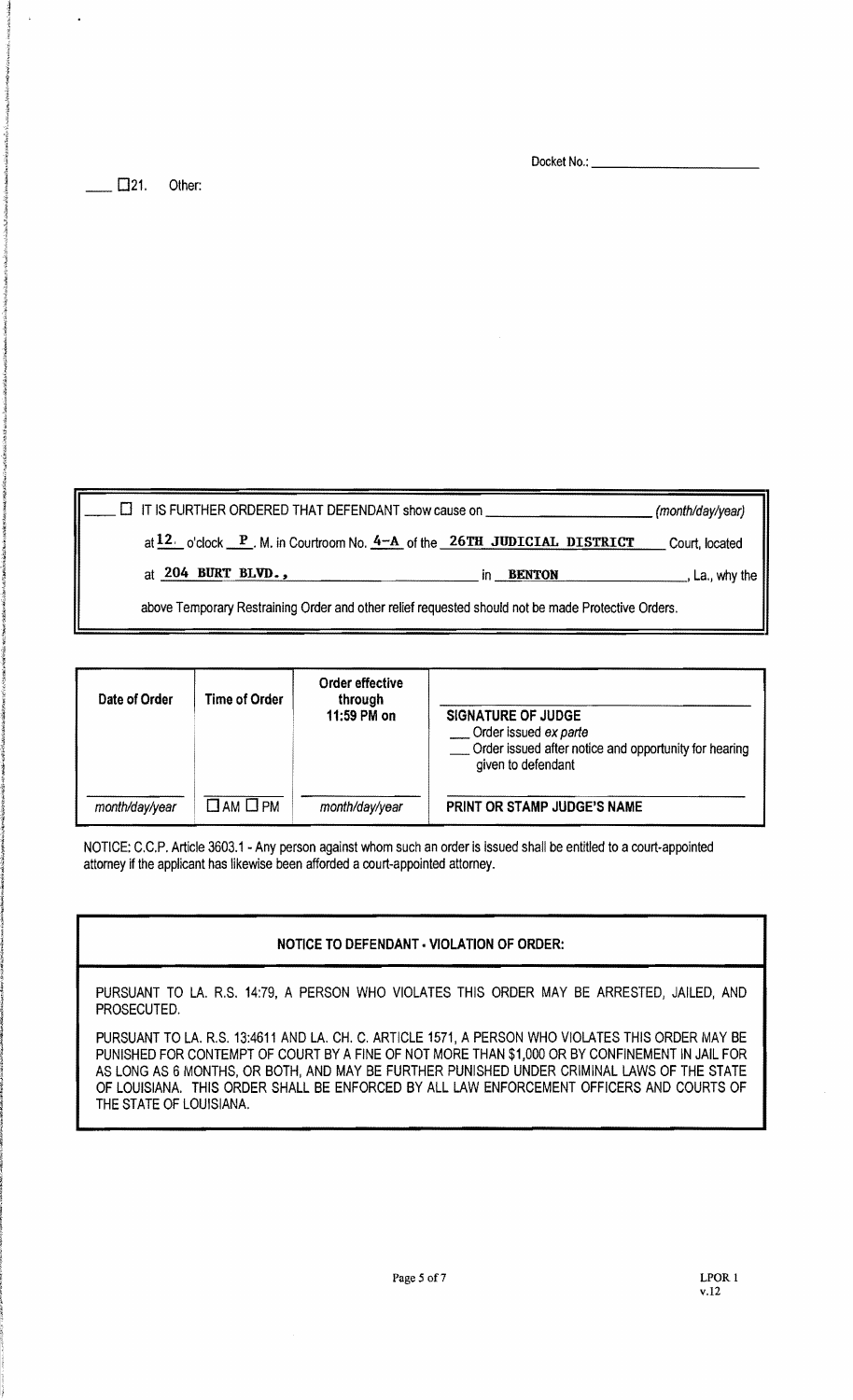Docket No.:

NOTICE TO DEFENDANT - FIREARM POSSESSION (Domestic abuse or dating violence ONLY):

AS A RESULT OF THIS ORDER, IT MAY BE UNLAWFUL FOR YOU TO POSSESS, RECEIVE, SHIP, TRANSPORT OR PURCHASE A FIREARM, INCLUDING A RIFLE, PISTOL, OR REVOLVER, OR AMMUNITION, FOR THE DURATION OF THIS ORDER PURSUANT TO STATE ANDIOR FEDERAL LAWS. See below.

Ifyou have any questions whether these laws make It illegal for you to possess or purchase a firearm or ammunition, consult an attorney.

Federal law: 18 U.S.C. 922 (g)(8) prohibits a defendant from purchasing, possessing, shipping, transporting, or receiving firearms or ammunition\* for the duration of this order if the following conditions apply:

- Protected person(s) relationship to defendant is checked in Box A on page 2 of this order
- AND
- Notice and opportunity for a hearing provided
- AND
- EITHER Judicial finding of credible threat, OR Certain behaviors are prohibited (item 1 on page 3 of this order is initialed)

·Under 18 U.S.C. 921 the tenn "firearm" means (A) any weapon (including a starter gun) which will or is designed to or may readily be converted to expel a projectile by the action of an explosive; (B) the frame or receiver of any such weapon; (C) any firearm muffler or firearm silencer; or (0) any destructive device. Such term does not include an antique fireann. The tenn "ammunition" means ammunition or cartridge cases, primers, bullets, or propellant powder designed for use in any firearm.

NOTICE TO DEFENDANT FIREARM TRANSFER AND SUSPENSION OF CONCEALED HANDGUN PERMIT (Domestic abuse or dating violence ONLY)

IF A PROTECTIVE ORDER IS ISSUED AGAINST YOU, YOU MAY BE REQUIRED TO TRANSFER ANY AND ALL FIREARMS OWNED OR POSSESSED BY YOU AND SURRENDER YOUR CONCEALED HANDGUN PERMIT. AS YOU MAY ALSO BE REQUIRED TO STATE UNDER OATH THE NUMBER OF FIREARMS YOU POSSESS, THE TYPE AND LOCATION OF EACH AND COMPLETE A FIREARMS INFORMATION FORM VERIFYING SUCH, BRING THIS INFORMATION TO THE HEARING. THE INFORMATION MAY BE REQUIRED EVEN IF YOU TRANSFERRED THE FIREARMS PRIOR TO THE TRANSFER ORDER.

Louisiana law: C.Cr.P. Art. 1001 et seq. requires the transfer of all firearms owned or possessed and the suspension of a concealed handgun permit:

When a person is subject to a permanent injunction or a protective order pursuant to a court-approved consent agreement or pursuant to the provisions of R.S. 9:361 et seq., R.S. 9:372, R.S. 46:2136,2151, or 2173, Children's Code Article 1570, Code of Civil Procedure Article 3607.1, or C.Cr.P. Articles 30, 320, or 871.1. OR

• When a person is subject to a Uniform Abuse Prevention Order that includes terms prohibiting possession of a firearm or carrying a concealed weapon.

#### FULL FAITH AND CREDIT pursuant to 18 U.S.C. § 2265

The issuing court certifies that it has jurisdiction over the parties and the subject matter under the laws of the State of Louisiana; that the defendant was given reasonable notice and an opportunity to be heard sufficient to protect the defendant's right to due process before this order was issued; or if the order was issued ex parte, the court ordered that the defendant be given reasonable notice and an opportunity to be heard within the time required by the laws of the State of Louisiana, and in any event, within a reasonable time after the order was issued, sufficient to protect the defendant's due process rights.

THIS ORDER SHALL BE PRESUMED VALID AND ENFORCEABLE IN ALL 50 STATES, THE DISTRICT OF COLUMBIA, TRIBAL LANDS, U.S. TERRITORIES, AND COMMONWEALTHS.

SIGNATURE OF JUDGE

PRINT OR STAMP JUDGE'S NAME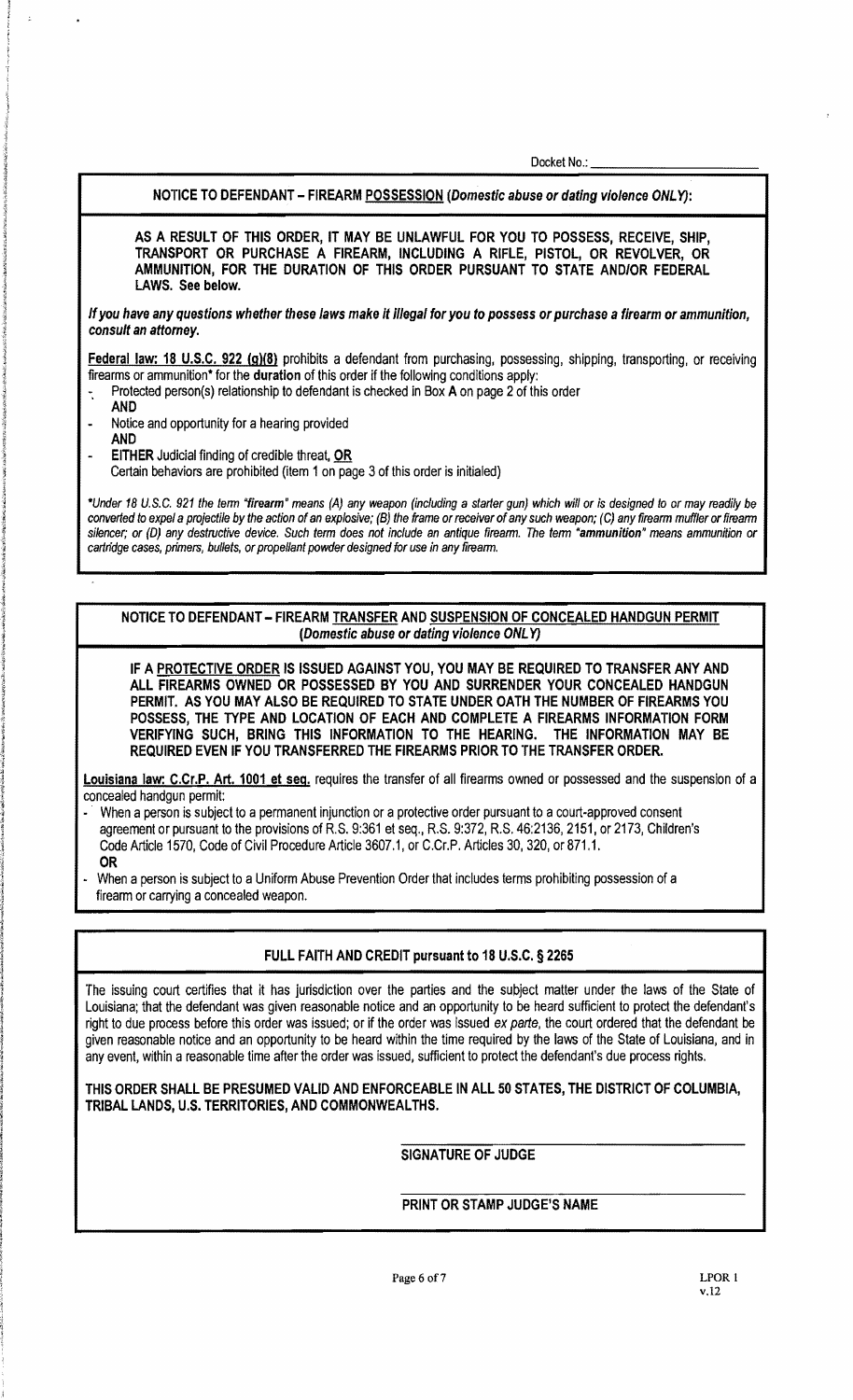Docket No.: \_\_\_\_\_\_\_\_\_\_\_\_\_\_\_\_\_\_

#### NOTICE TO LAW ENFORCEMENT

Pursuant to La. R.S. 14:79, the crime of violation of protective orders - you shall use every reasonable means, including but not limited to immediate arrest of the violator, to enforce this order. Further, you shall at a minimum issue a summons to the person in violation.

Pursuant to La. R.S. 46:2140(A), if you have reason to believe that a family or household member or dating partner has been abused AND the abusing party is in violation of this order, you SHALL immediately arrest the abusing party.

Ifthe expiration date of this order falls on or within five (5) days of the conclusion of a declared state of emergency, this order/injunction shall be enforced throughout that time period.

| ___ | DEFENDANT WAS SERVED AT CLOSE OF HEARING. |       |
|-----|-------------------------------------------|-------|
|     | Date                                      | Clerk |

D FAXED or ELECTRONICALLY TRANSMITTED TO LOUISIANA PROTECTIVE ORDER REGISTRY Date \_\_\_\_\_\_\_\_\_\_\_ Clerk \_\_\_\_\_\_\_\_\_\_\_\_\_\_\_\_\_\_\_

Copies to: 1) Court file 2) Petitioner/protected person(s) 3) Defendant 4) Chief Law Enforcement Official of the parish where the protected person(s) resides 5) Louisiana Protective Order Registry.